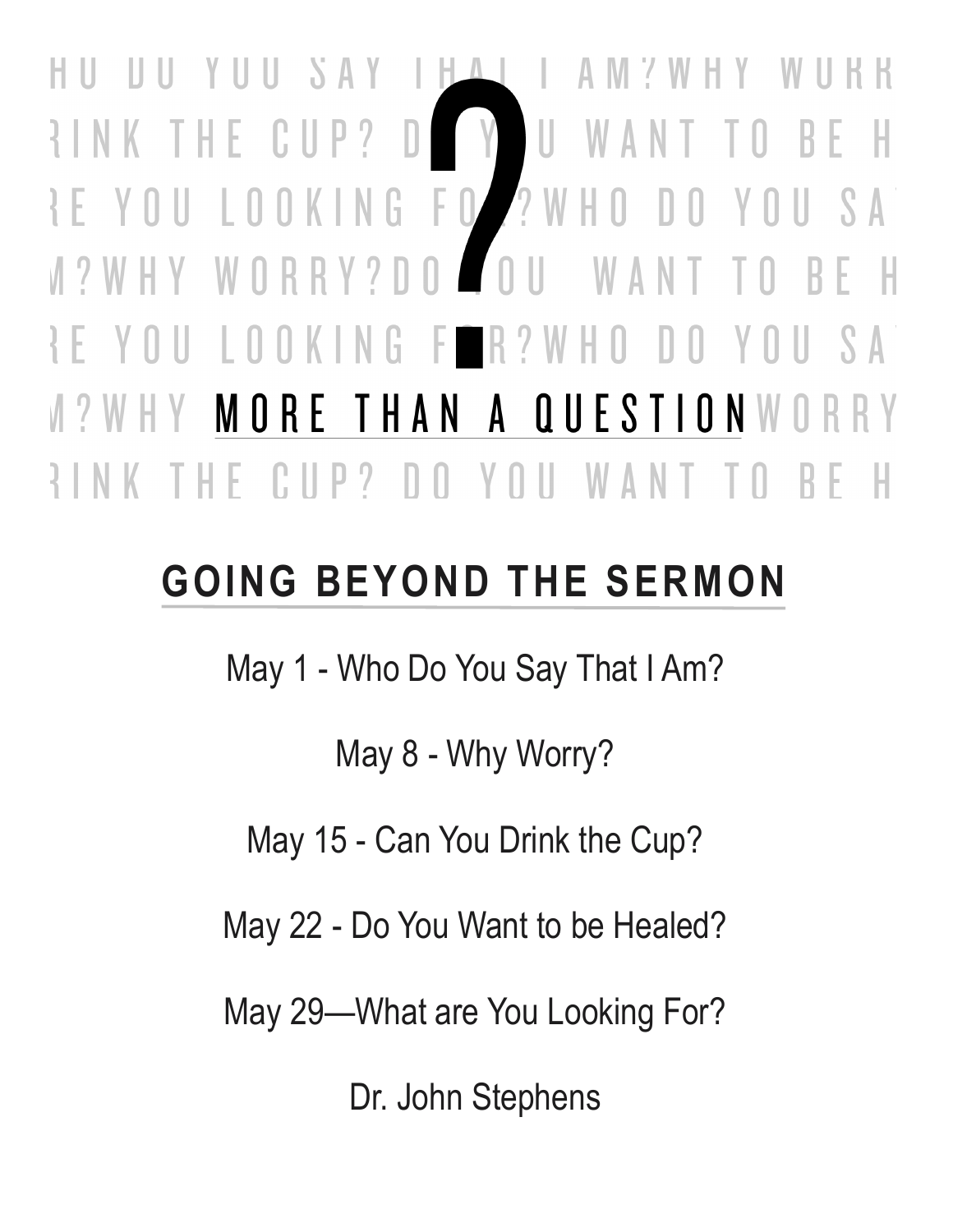# **May 1 Who Do You Say That I Am?**

#### **BIBLE S.W.A.P.**

#### **S-Scripture: Matthew 16:13-15**

Now when Jesus came into the district of Caesarea Philippi, he asked his disciples, "Who do people say that the Son of Man is?" **<sup>14</sup>** And they said, "Some say John the Baptist, but others Elijah, and still others Jeremiah or one of the prophets." **<sup>15</sup>**He said to them, "But who do you say that I am?"

**\_\_\_\_\_\_\_\_\_\_\_\_\_\_\_\_\_\_\_\_\_\_\_\_\_\_\_\_\_\_\_\_\_\_\_\_\_\_\_\_\_\_\_\_\_\_\_\_\_\_\_\_\_\_\_\_\_\_\_\_\_\_\_\_\_\_\_\_\_\_\_\_\_\_\_\_\_\_\_\_\_\_\_\_\_\_\_\_ \_\_\_\_\_\_\_\_\_\_\_\_\_\_\_\_\_\_\_\_\_\_\_\_\_\_\_\_\_\_\_\_\_\_\_\_\_\_\_\_\_\_\_\_\_\_\_\_\_\_\_\_\_\_\_\_\_\_\_\_\_\_\_\_\_\_\_\_\_\_\_\_\_\_\_\_\_\_\_\_\_\_\_\_\_\_\_\_ \_\_\_\_\_\_\_\_\_\_\_\_\_\_\_\_\_\_\_\_\_\_\_\_\_\_\_\_\_\_\_\_\_\_\_\_\_\_\_\_\_\_\_\_\_\_\_\_\_\_\_\_\_\_\_\_\_\_\_\_\_\_\_\_\_\_\_\_\_\_\_\_\_\_\_\_\_\_\_\_\_\_\_\_\_\_\_\_ \_\_\_\_\_\_\_\_\_\_\_\_\_\_\_\_\_\_\_\_\_\_\_\_\_\_\_\_\_\_\_\_\_\_\_\_\_\_\_\_\_\_\_\_\_\_\_\_\_\_\_\_\_\_\_\_\_\_\_\_\_\_\_\_\_\_\_\_\_\_\_\_\_\_\_\_\_\_\_\_\_\_\_\_\_\_\_\_ \_\_\_\_\_\_\_\_\_\_\_\_\_\_\_\_\_\_\_\_\_\_\_\_\_\_\_\_\_\_\_\_\_\_\_\_\_\_\_\_\_\_\_\_\_\_\_\_\_\_\_\_\_\_\_\_\_\_\_\_\_\_\_\_\_\_\_\_\_\_\_\_\_\_\_\_\_\_\_\_\_\_\_\_\_\_\_\_ \_\_\_\_\_\_\_\_\_\_\_\_\_\_\_\_\_\_\_\_\_\_\_\_\_\_\_\_\_\_\_\_\_\_\_\_\_\_\_\_\_\_\_\_\_\_\_\_\_\_\_\_\_\_\_\_\_\_\_\_\_\_\_\_\_\_\_\_\_\_\_\_\_\_\_\_\_\_\_\_\_\_\_\_\_\_\_\_ \_\_\_\_\_\_\_\_\_\_\_\_\_\_\_\_\_\_\_\_\_\_\_\_\_\_\_\_\_\_\_\_\_\_\_\_\_\_\_\_\_\_\_\_\_\_\_\_\_\_\_\_\_\_\_\_\_\_\_\_\_\_\_\_\_\_\_\_\_\_\_\_\_\_\_\_\_\_\_\_\_\_\_\_\_\_\_\_ \_\_\_\_\_\_\_\_\_\_\_\_\_\_\_\_\_\_\_\_\_\_\_\_\_\_\_\_\_\_\_\_\_\_\_\_\_\_\_\_\_\_\_\_\_\_\_\_\_\_\_\_\_\_\_\_\_\_\_\_\_\_\_\_\_\_\_\_\_\_\_\_\_\_\_\_\_\_\_\_\_\_\_\_\_\_\_\_ \_\_\_\_\_\_\_\_\_\_\_\_\_\_\_\_\_\_\_\_\_\_\_\_\_\_\_\_\_\_\_\_\_\_\_\_\_\_\_\_\_\_\_\_\_\_\_\_\_\_\_\_\_\_\_\_\_\_\_\_\_\_\_\_\_\_\_\_\_\_\_\_\_\_\_\_\_\_\_\_\_\_\_\_\_\_\_\_ \_\_\_\_\_\_\_\_\_\_\_\_\_\_\_\_\_\_\_\_\_\_\_\_\_\_\_\_\_\_\_\_\_\_\_\_\_\_\_\_\_\_\_\_\_\_\_\_\_\_\_\_\_\_\_\_\_\_\_\_\_\_\_\_\_\_\_\_\_\_\_\_\_\_\_\_\_\_\_\_\_\_\_\_\_\_\_\_**

#### **Notes**

#### **W-What Does it Mean and What Can I Obey?**

In Matthew's Gospel, Peter answers Jesus' life changing question this way:

Simon Peter answered, "You are the Messiah, the Son of the living God." **<sup>17</sup>** And Jesus answered him, "Blessed are you, Simon son of Jonah! For flesh and blood has not revealed this to you, but my Father in heaven. **<sup>18</sup>** And I tell you, you are Peter, and on this rock I will build my church, and the gates of Hades will not prevail against it. **<sup>19</sup>** I will give you the keys of the kingdom of heaven, and whatever you bind on earth will be bound in heaven, and whatever you loose on earth will be loosed in heaven." **<sup>20</sup>** Then he sternly ordered the disciples not to tell anyone that he was the Messiah. **<sup>21</sup>** From that time on, Jesus began to show his disciples that he must go to Jerusalem and undergo great suffering at the hands of the elders and chief priests and scribes, and be killed, and on the third day be raised. (see also, Mark 8:13-20)

Jesus asks his disciples this crucial question at a crucial time in his ministry. He took them to a northern territory called Caesarea Philippi that is located on the slopes of Mount Hermon beside the source of the Jordan River. The waters flow from a grotto-like underground spring surrounded by cliffs. It was a naturally beautiful place that had inspired worship for centuries – of idols, mythological gods, and human rulers. And so, surrounded by false gods, Jesus wants to know if his followers see him as the One, True God. The timing is important because Jesus is facing his impending death. Their lives, spent following him, will not be easy. He needed to know what effect their companionship with him had made on their minds and their hearts. What did they now believe about him, based on their experience with him?

#### **A- Apply**

Trevor Hudson, in his book "Questions God Asks" states that "our response to the question 'Who do you say that I am?' shapes our lives more than our answer to any other question." The disciples were able to live with Jesus, to hang out with the same people Jesus ministered to, to hear him teach and preach and to witness him heal and restore the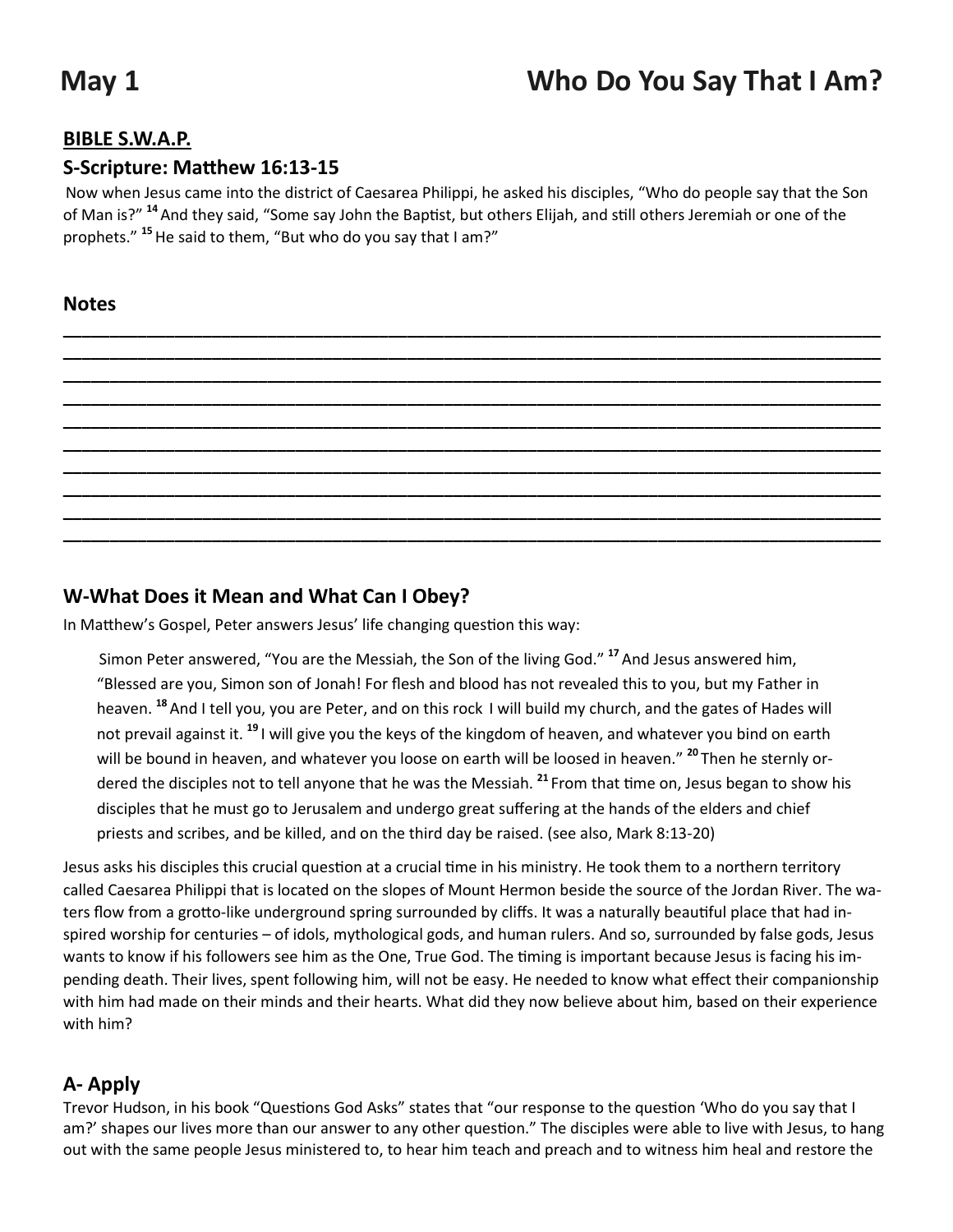sick. Notice how Jesus takes Peter's confession and shifts the focus from his own mission and ministry and begins to speak into Peter's identity and mission.

We are able to get to know Jesus through Scripture to gain historical knowledge. Yet, as Hudson writes, "We need another kind of knowledge as well – a personal knowledge of who he is from our own experience of him." We need spiritual eyes to see the spiritual truth of Jesus. God initiates this revelation to Peter through his son, Jesus. He will do the same for us.

#### **P-Pray**

Jesus, you are the Christ, the Son of God. Give me eyes to see and ears to hear of your mighty acts. Fill my heart with love and trust to surrender my life to you daily." In Jesus' name I pray. Amen.

#### **Spiritual Exercise**

To steep yourself in historical knowledge of Jesus, read or listen to one of the Gospels in one sitting – straight through. We suggest Mark or Matthew, since this story of Jesus' question: Who Do You Say That I Am?" occurs in both.

- Pay attention to how his life unfolds in its different stages.
- What did he teach and stand for?
- Notice his spiritual practices how he stayed close to his Father.
- At what point does the Gospel shift from action to his coming death?

To steep yourself in personal knowledge of Jesus, take what you recognize in the Gospels as being special about Jesus and bring the story about him together with the story of your own life. For instance, the story of the woman who washes Jesus' feet with her tears, anoints his feet with oil, and dries his feet with her hair is in both Matthew and Mark. This is a story of true devotion and Jesus tells those who observed this act that "she will be remembered" for it. How does this story make you feel? What does extravagant worship look like for you? How would you express your devotion to Jesus given the chance to be with him?

Hudson writes, ""You may struggle to give yourself like this. Do not force yourself beyond what you are able to give. Know that you are not alone in this. It is difficult enough to give oneself completely to someone we see, let alone to someone we cannot see. Genuine surrender seldom happens quickly or without a battle … Are you willing to embark on this journey of surrender and trust?"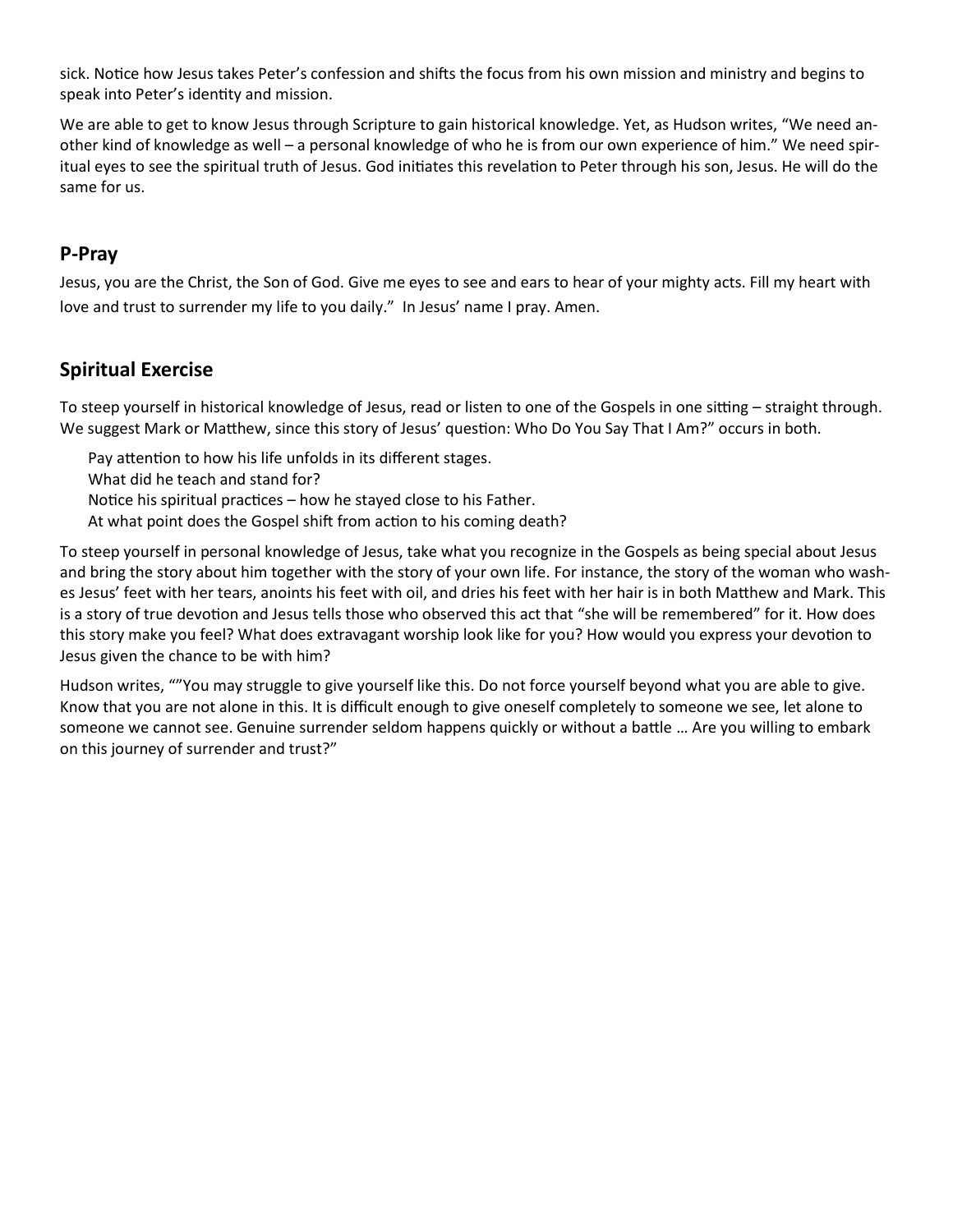#### **BIBLE S.W.A.P.**

#### **S-Scripture: Matthew 6:25-34**

"Therefore I tell you, do not worry about your life, what you will eat or what you will drink, or about your body, what you will wear. Is not life more than food, and the body more than clothing? Look at the birds of the air; they neither sow nor reap nor gather into barns, and yet your heavenly Father feeds them. Are you not of more value than they?

And can any of you by worrying add a single hour to your span of life? And why do you worry about clothing? Consider the lilies of the field, how they grow; they neither toil nor spin, yet I tell you, even Solomon in all his glory was not clothed like one of these.

But if God so clothes the grass of the field, which is alive today and tomorrow is thrown into the oven, will he not much more clothe you—you of little faith? Therefore do not worry, saying, 'What will we eat?' or 'What will we drink?' or 'What will we wear?' For it is the Gentiles who strive for all these things; and indeed your heavenly Father knows that you need all these things. But strive first for the kingdom of God and his righteousness, and all these things will be given to you as well.

"So do not worry about tomorrow, for tomorrow will bring worries of its own. Today's trouble is enough for today.

**\_\_\_\_\_\_\_\_\_\_\_\_\_\_\_\_\_\_\_\_\_\_\_\_\_\_\_\_\_\_\_\_\_\_\_\_\_\_\_\_\_\_\_\_\_\_\_\_\_\_\_\_\_\_\_\_\_\_\_\_\_\_\_\_\_\_\_\_\_\_\_\_\_\_\_\_\_\_\_\_\_\_\_\_\_\_\_\_\_ \_\_\_\_\_\_\_\_\_\_\_\_\_\_\_\_\_\_\_\_\_\_\_\_\_\_\_\_\_\_\_\_\_\_\_\_\_\_\_\_\_\_\_\_\_\_\_\_\_\_\_\_\_\_\_\_\_\_\_\_\_\_\_\_\_\_\_\_\_\_\_\_\_\_\_\_\_\_\_\_\_\_\_\_\_\_\_\_\_ \_\_\_\_\_\_\_\_\_\_\_\_\_\_\_\_\_\_\_\_\_\_\_\_\_\_\_\_\_\_\_\_\_\_\_\_\_\_\_\_\_\_\_\_\_\_\_\_\_\_\_\_\_\_\_\_\_\_\_\_\_\_\_\_\_\_\_\_\_\_\_\_\_\_\_\_\_\_\_\_\_\_\_\_\_\_\_\_\_ \_\_\_\_\_\_\_\_\_\_\_\_\_\_\_\_\_\_\_\_\_\_\_\_\_\_\_\_\_\_\_\_\_\_\_\_\_\_\_\_\_\_\_\_\_\_\_\_\_\_\_\_\_\_\_\_\_\_\_\_\_\_\_\_\_\_\_\_\_\_\_\_\_\_\_\_\_\_\_\_\_\_\_\_\_\_\_\_\_ \_\_\_\_\_\_\_\_\_\_\_\_\_\_\_\_\_\_\_\_\_\_\_\_\_\_\_\_\_\_\_\_\_\_\_\_\_\_\_\_\_\_\_\_\_\_\_\_\_\_\_\_\_\_\_\_\_\_\_\_\_\_\_\_\_\_\_\_\_\_\_\_\_\_\_\_\_\_\_\_\_\_\_\_\_\_\_\_\_ \_\_\_\_\_\_\_\_\_\_\_\_\_\_\_\_\_\_\_\_\_\_\_\_\_\_\_\_\_\_\_\_\_\_\_\_\_\_\_\_\_\_\_\_\_\_\_\_\_\_\_\_\_\_\_\_\_\_\_\_\_\_\_\_\_\_\_\_\_\_\_\_\_\_\_\_\_\_\_\_\_\_\_\_\_\_\_\_\_ \_\_\_\_\_\_\_\_\_\_\_\_\_\_\_\_\_\_\_\_\_\_\_\_\_\_\_\_\_\_\_\_\_\_\_\_\_\_\_\_\_\_\_\_\_\_\_\_\_\_\_\_\_\_\_\_\_\_\_\_\_\_\_\_\_\_\_\_\_\_\_\_\_\_\_\_\_\_\_\_\_\_\_\_\_\_\_\_\_ \_\_\_\_\_\_\_\_\_\_\_\_\_\_\_\_\_\_\_\_\_\_\_\_\_\_\_\_\_\_\_\_\_\_\_\_\_\_\_\_\_\_\_\_\_\_\_\_\_\_\_\_\_\_\_\_\_\_\_\_\_\_\_\_\_\_\_\_\_\_\_\_\_\_\_\_\_\_\_\_\_\_\_\_\_\_\_\_\_ \_\_\_\_\_\_\_\_\_\_\_\_\_\_\_\_\_\_\_\_\_\_\_\_\_\_\_\_\_\_\_\_\_\_\_\_\_\_\_\_\_\_\_\_\_\_\_\_\_\_\_\_\_\_\_\_\_\_\_\_\_\_\_\_\_\_\_\_\_\_\_\_\_\_\_\_\_\_\_\_\_\_\_\_\_\_\_\_\_ \_\_\_\_\_\_\_\_\_\_\_\_\_\_\_\_\_\_\_\_\_\_\_\_\_\_\_\_\_\_\_\_\_\_\_\_\_\_\_\_\_\_\_\_\_\_\_\_\_\_\_\_\_\_\_\_\_\_\_\_\_\_\_\_\_\_\_\_\_\_\_\_\_\_\_\_\_\_\_\_\_\_\_\_\_\_\_\_\_**

#### **Notes**

#### **W-What Does it Mean and What Can I Obey?**

Just before Jesus teaches his listeners to quit worrying, he said, "You cannot serve God and mammon." For it is material possessions that both the rich and the poor tend to be anxious about. Jesus gets to the nitty gritty stuff of real life when he says do not worry about . . . FOOD . . . DRINK . . . CLOTHES . . . YOUR LIFE. One meaning for the word mammon is "that in which one trusts." (Oxford Study Bible, NRSV, p. 1860, from the notes on Luke 16:1-9) Jesus knew that all of us are torn between the seen and the unseen, the known and the unknown, the god of this world and the One True God through whom all the families of the earth are named and blessed. When he pronounces, "Do not worry" three times in this passage, you can hear echoes of the angels throughout Scripture who come to reassure terrified folks, "Do not be afraid."

So, how are we supposed to stop worrying about our lives? Jesus teaches, "Where your treasure is, there your heart will be also." He uses a less-to-greater argument -- comparing the way birds eat, flowers bloom, and grass grows to the effortless, yet magnificent effects of waiting for God to provide. Remember, the Sermon on the Mount describes the Kingdom of Heaven which Jesus is ushering in and which will be fully realized when he returns. Jesus reminds his hearers that believers are citizens of God's kingdom, and our handling of material possessions can and should reflect our status as the children of a loving God, who is like a heavenly father.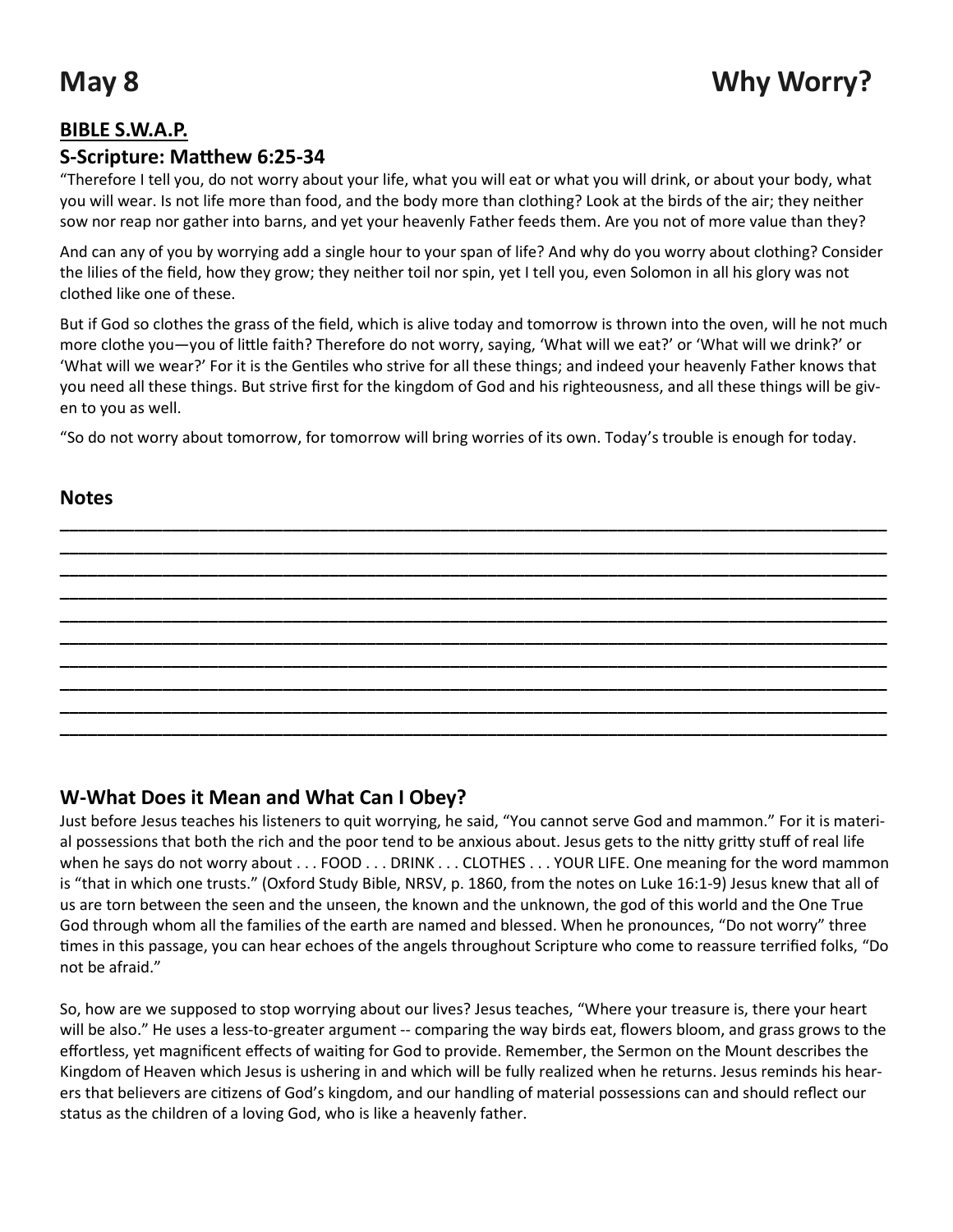### **A-Apply**

Trusting God requires childlike faith. As we transition from childhood through adolescence and to adulthood, most of us take on the role of provider; not only for ourselves, but for others as well. Instead of seeing ourselves as beloved children who are cared for by our heavenly father, it's easy to begin to see, believe, and trust in the world's system that teaches us to rely on ourselves, get a job, save up for a rainy day, protect the ones we love, and trust in our own abilities.

Jesus states what is REAL: God is our provider. God, our heavenly father, is in charge of a kingdom far greater than what we see with our eyes. God has better treasure, better food, and better clothes for those who seek first the kingdom. God cares for our loved ones. This is a timely word on Mother's Day!

This week, when you and I find ourselves worrying, let's stop for a moment and ask, "What am I afraid of? If I am not trusting God at this moment, then what am I trusting in today?" Let's ask God to help us turn away from worrying about our livelihood and to turn toward the loving, strong providing arms of God.

### **P-Prayer**

God, you created the world and everything in it, including me. Take my worries away and fill my heart with trust in you. In Jesus' name I pray, Amen.

### **Spiritual Practice**

Make three lists. How does it help you trust God more fully to see what God has given you, what God is caring for on your behalf, and how God wants you to be generous?

**My Gifts from God <b>What God is Protecting** My Gifts to Others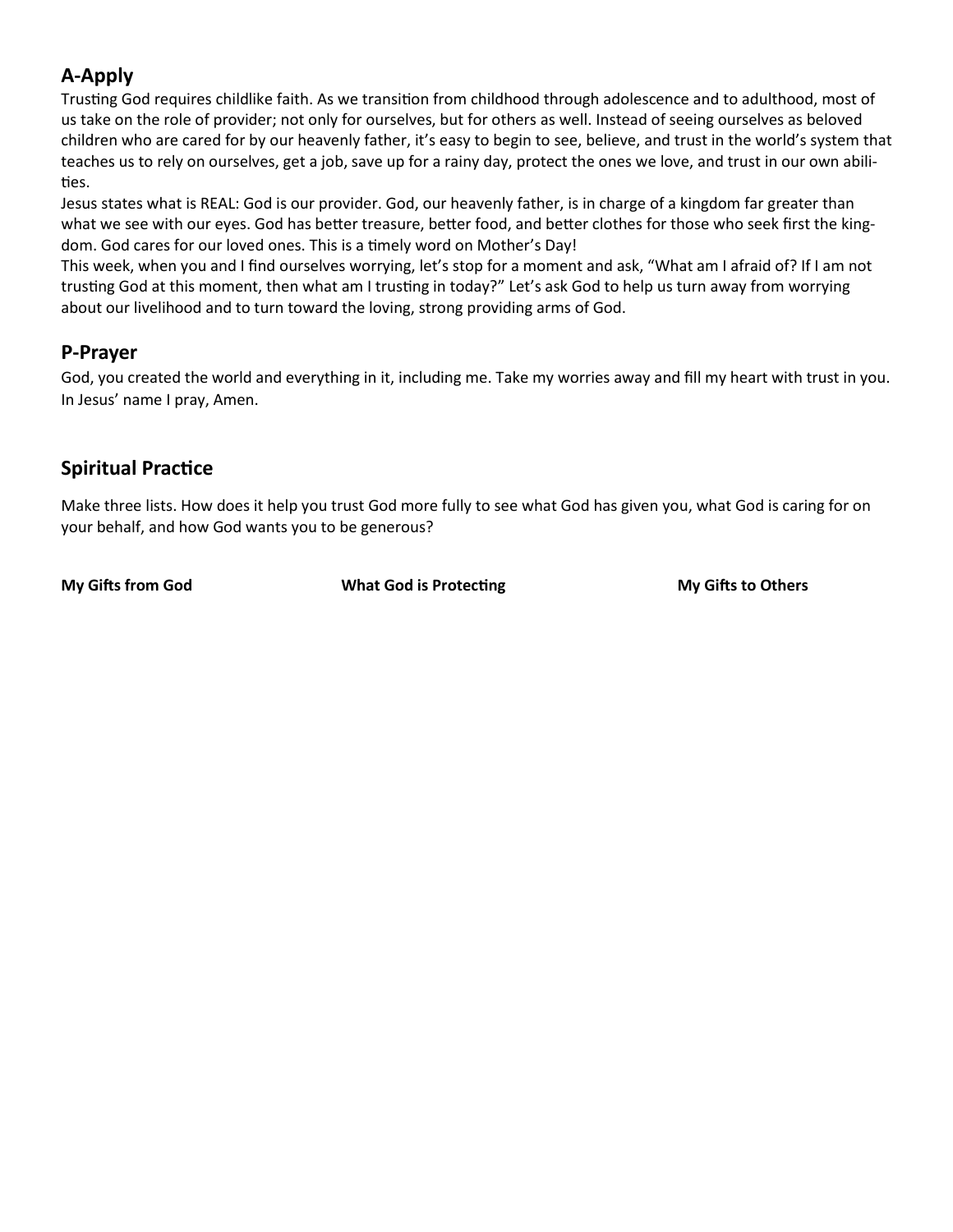#### **BIBLE S.W.A.P.**

#### **S-Scripture: Mark 10:35 – 40**

James and John, the sons of Zebedee, came forward to him and said to him, "Teacher, we want you to do for us whatever we ask of you." **<sup>36</sup>**And he said to them, "What is it you want me to do for you?" **<sup>37</sup>**And they said to him, "Grant us to sit, one at your right hand and one at your left, in your glory." **<sup>38</sup>** But Jesus said to them, "You do not know what you are asking. Are you able to drink the cup that I drink, or be baptized with the baptism that I am baptized with?" **<sup>39</sup>** They replied, "We are able." Then Jesus said to them, "The cup that I drink you will drink; and with the baptism with which I am baptized, you will be baptized; **<sup>40</sup>** but to sit at my right hand or at my left is not mine to grant, but it is for those for whom it has been prepared."

#### **Notes**



#### **W-What Does it Mean and What Can I Obey?**

This passage is the third and final of Jesus's passion predictions in Mark's gospel. We studied the first one (Mark 8:13- 20) in week one of this series. Taken together with Mark 9:30-37, we see Jesus instructing the disciples about his approaching death. This is important – the pattern is repeated three times. Craig C. Hill, dean of Perkins School of Theology, points out the pattern in his book, "Servant of All." Each teaching includes 1) True Messiahship 2) False Discipleship and 3) True Discipleship. "True messiahship is thus the pattern for true discipleship. The cross is not the exception; it is the rule," he writes. (p. 69)

In the first passion prediction, Jesus says his followers must take up their cross daily and follow him. In the second, he says whoever wants to be first must be last of all and servant of all. And in the third, he asks if they are able to drink the cup that he drinks or be baptized with his baptism. Finally, in this exchange he plainly says that whoever wishes to become great among you must be your servant and whoever wishes to be first among you must be slave of all. "For the Son of Man came not to be served but to serve, and to give his life as a ransom for many." The cross is part of the path for any true disciple of Jesus Christ.

When Jesus predicts what his death will be like (see Mark 10:33-34), he "harkens back to the description of the Suffering Servant in Isaiah 50:4-9 and 52:12- 53:12, who is insulted, spat upon, beaten and handed over to death 'for the transgression of my people' . . . in other words, Jesus was not telling them something they should be utterly unprepared to hear," writes Hill. And yet, two of the disciples in Jesus' inner circle, James and John, refuse to listen and stubbornly misunderstand, which is made plain by their request for Jesus to "do for us whatever we ask of you." To their false discipleship, Jesus replies, "You do not know what you are asking."

He redirects their desire to be great – if you want to be great in my kingdom, in my way, you must become a servant and a slave.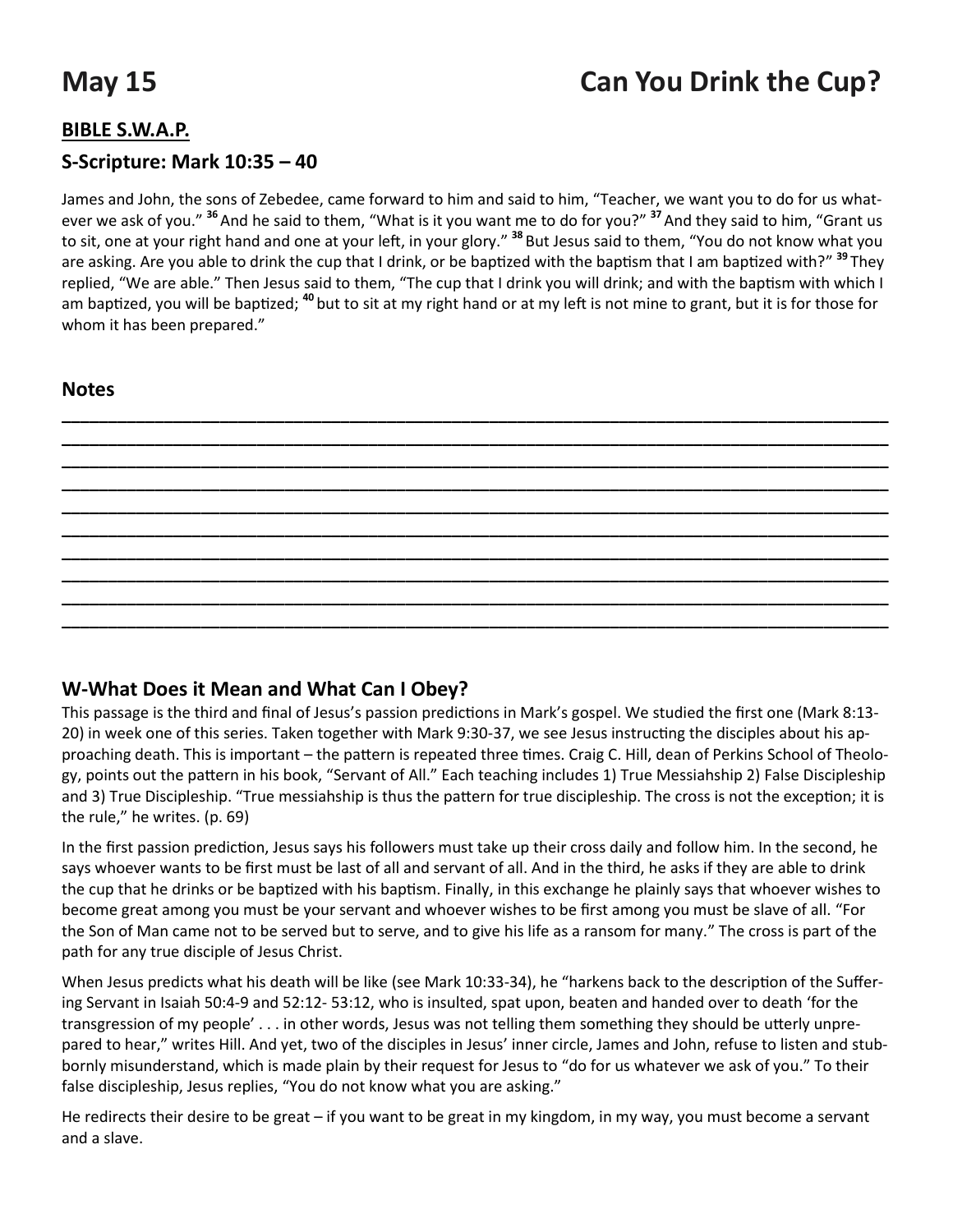### **A-Apply**

If you keep reading to the end of Mark 10, you find a bookend to these three passion predictions. The blind beggar stops Jesus and the disciples. Hearing that it was Jesus passing by, Bartimaeus called out, "Jesus, Son of David, have mercy on me!" In the same manner that Jesus called the disciples to himself for further instruction about his death, he also called Bartimaeus to come close. Jesus asks him the same question he had asked James and John. "What do you want me to do for you? The blind man said to him, 'My teacher, let me see again.' Jesus said to him, 'Go, your faith has made you well.' Immediately he regained his sight and followed him on the way."

In stark contrast to the disciples, who remained blind to what was happening to Jesus, the blind man could see and follow Jesus. In what ways are you blind to the message of Jesus and his call to follow him?

#### **P-Prayer**

Jesus, you are the Messiah, the Son of Man. Help me to see you clearly and trust in you when I am called to serve others. In Jesus' name, Amen.

#### **Spiritual Practice**

Try applying the passion prediction pattern to your own life.

**True Messiahship.** Write a statement that expresses who Christ is based on your reading thus far.

**False Discipleship.** Record a time when you misunderstood Jesus's mission and message? Was your action based on ignorance or deliberate disobedience?

**True Discipleship.** Make notes about a time when you followed Christ even though obedience required sacrifice on your part.

Pay attention to the opportunities you have this week to practice this pattern. Notice your attitude toward Jesus, your tendency to ignore his call, and your willingness to follow him.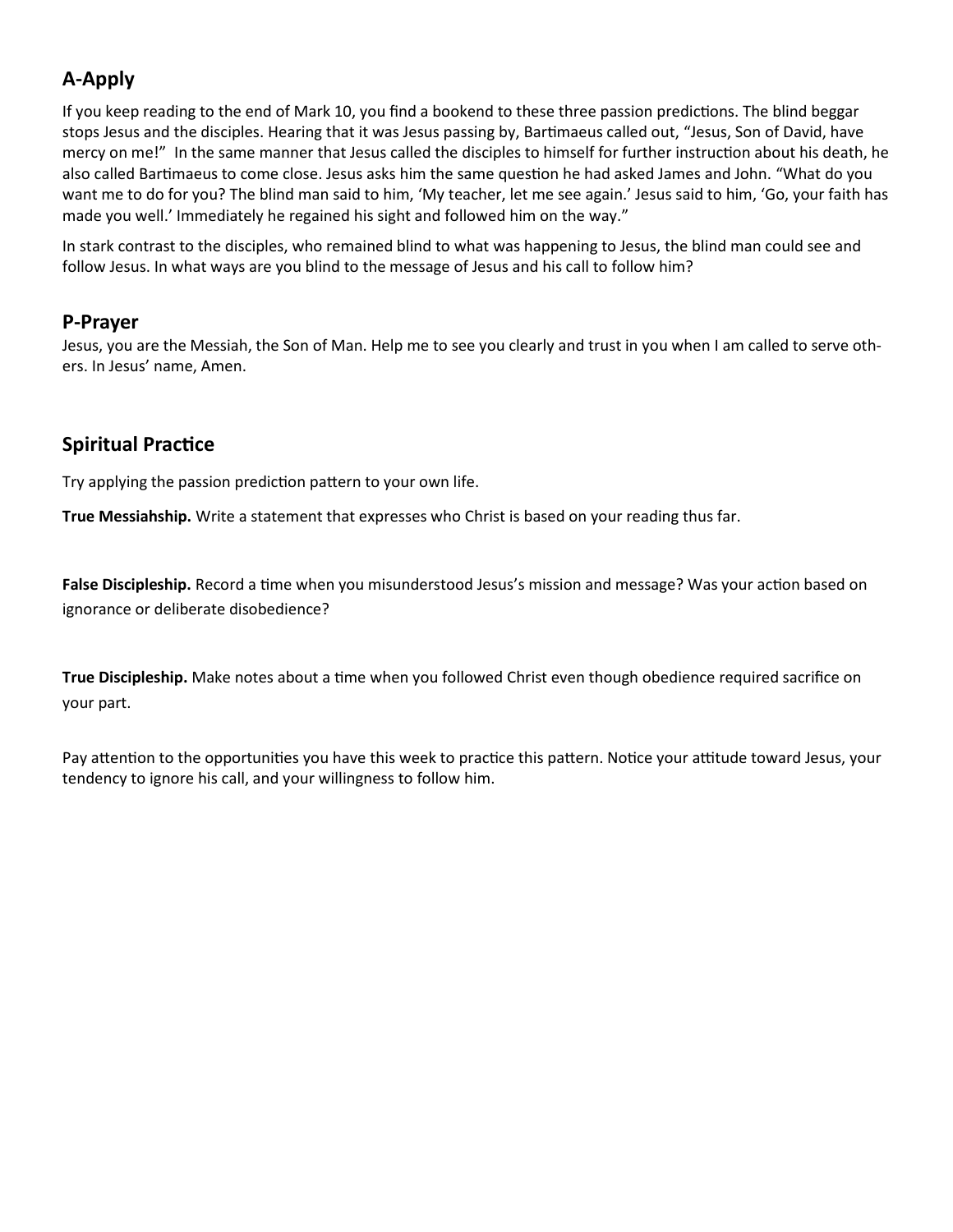# **May 22 Do You Want to Be Healed?**

### **BIBLE S.W.A.P. S-Scripture: John 5:1-5**

After this there was a festival of the Jews, and Jesus went up to Jerusalem.

**<sup>2</sup>**Now in Jerusalem by the Sheep Gate there is a pool, called in Hebrew Beth-zatha, which has five porticoes. **<sup>3</sup>** In these lay many invalids—blind, lame, and paralyzed. **<sup>5</sup>**One man was there who had been ill for thirty-eight years. **<sup>6</sup>**When Jesus saw him lying there and knew that he had been there a long time, he said to him, "Do you want to be made well?"

**\_\_\_\_\_\_\_\_\_\_\_\_\_\_\_\_\_\_\_\_\_\_\_\_\_\_\_\_\_\_\_\_\_\_\_\_\_\_\_\_\_\_\_\_\_\_\_\_\_\_\_\_\_\_\_\_\_\_\_\_\_\_\_\_\_\_\_\_\_\_\_\_\_\_\_\_\_\_\_\_\_\_\_\_\_\_\_\_\_ \_\_\_\_\_\_\_\_\_\_\_\_\_\_\_\_\_\_\_\_\_\_\_\_\_\_\_\_\_\_\_\_\_\_\_\_\_\_\_\_\_\_\_\_\_\_\_\_\_\_\_\_\_\_\_\_\_\_\_\_\_\_\_\_\_\_\_\_\_\_\_\_\_\_\_\_\_\_\_\_\_\_\_\_\_\_\_\_\_ \_\_\_\_\_\_\_\_\_\_\_\_\_\_\_\_\_\_\_\_\_\_\_\_\_\_\_\_\_\_\_\_\_\_\_\_\_\_\_\_\_\_\_\_\_\_\_\_\_\_\_\_\_\_\_\_\_\_\_\_\_\_\_\_\_\_\_\_\_\_\_\_\_\_\_\_\_\_\_\_\_\_\_\_\_\_\_\_\_ \_\_\_\_\_\_\_\_\_\_\_\_\_\_\_\_\_\_\_\_\_\_\_\_\_\_\_\_\_\_\_\_\_\_\_\_\_\_\_\_\_\_\_\_\_\_\_\_\_\_\_\_\_\_\_\_\_\_\_\_\_\_\_\_\_\_\_\_\_\_\_\_\_\_\_\_\_\_\_\_\_\_\_\_\_\_\_\_\_ \_\_\_\_\_\_\_\_\_\_\_\_\_\_\_\_\_\_\_\_\_\_\_\_\_\_\_\_\_\_\_\_\_\_\_\_\_\_\_\_\_\_\_\_\_\_\_\_\_\_\_\_\_\_\_\_\_\_\_\_\_\_\_\_\_\_\_\_\_\_\_\_\_\_\_\_\_\_\_\_\_\_\_\_\_\_\_\_\_ \_\_\_\_\_\_\_\_\_\_\_\_\_\_\_\_\_\_\_\_\_\_\_\_\_\_\_\_\_\_\_\_\_\_\_\_\_\_\_\_\_\_\_\_\_\_\_\_\_\_\_\_\_\_\_\_\_\_\_\_\_\_\_\_\_\_\_\_\_\_\_\_\_\_\_\_\_\_\_\_\_\_\_\_\_\_\_\_\_ \_\_\_\_\_\_\_\_\_\_\_\_\_\_\_\_\_\_\_\_\_\_\_\_\_\_\_\_\_\_\_\_\_\_\_\_\_\_\_\_\_\_\_\_\_\_\_\_\_\_\_\_\_\_\_\_\_\_\_\_\_\_\_\_\_\_\_\_\_\_\_\_\_\_\_\_\_\_\_\_\_\_\_\_\_\_\_\_\_ \_\_\_\_\_\_\_\_\_\_\_\_\_\_\_\_\_\_\_\_\_\_\_\_\_\_\_\_\_\_\_\_\_\_\_\_\_\_\_\_\_\_\_\_\_\_\_\_\_\_\_\_\_\_\_\_\_\_\_\_\_\_\_\_\_\_\_\_\_\_\_\_\_\_\_\_\_\_\_\_\_\_\_\_\_\_\_\_\_ \_\_\_\_\_\_\_\_\_\_\_\_\_\_\_\_\_\_\_\_\_\_\_\_\_\_\_\_\_\_\_\_\_\_\_\_\_\_\_\_\_\_\_\_\_\_\_\_\_\_\_\_\_\_\_\_\_\_\_\_\_\_\_\_\_\_\_\_\_\_\_\_\_\_\_\_\_\_\_\_\_\_\_\_\_\_\_\_\_ \_\_\_\_\_\_\_\_\_\_\_\_\_\_\_\_\_\_\_\_\_\_\_\_\_\_\_\_\_\_\_\_\_\_\_\_\_\_\_\_\_\_\_\_\_\_\_\_\_\_\_\_\_\_\_\_\_\_\_\_\_\_\_\_\_\_\_\_\_\_\_\_\_\_\_\_\_\_\_\_\_\_\_\_\_\_\_\_\_**

#### **Notes**

#### **W-What Does it Mean and What Can I Obey?**

The pool of Bethsaida was a well-known healing place in Jerusalem – not just for Jews. The belief was that when the waters were stirred up, the first person who made it in the water would be healed. It is thought that while the pool was popular, it was not successful in practice. Like the paralyzed man in this story, years would go by without the hopeful who waited there being healed.

Jesus *sees* and man and *knows* that he has been there a long time. (v. 6) Jesus' question, "Do you want to get well?" offers hope that this man can live beyond paralysis. He wants to know if the man wants to change. Not being paralyzed will require him to change his way of life that is dependent on others.

As you read the whole story in John 5:1-18, you see that after the man makes his excuses, Jesus gives him the direct order to take up his mat and walk. As Trevor Hudson writes in "Questions God Asks Us," "Despite the paralytic's initial resistance toward the challenge of change, Jesus yearned to liberate him. . . Notice how this instruction was specifically aimed at encouraging the paralytic to live more freely and fully beyond his paralysis."

And the encouragement from Jesus did not stop there. Later that day, on the Sabbath, the man who was healed testified to the miracle he experienced, but he did not know who Jesus was. Jesus found him in the temple and said to him, "See, you have been made well! Do not sin anymore, so that nothing worse happens to you." His journey with Jesus was just beginning and it encompassed total healing.

#### **A-Apply**

Hudson finds three possible meanings to Jesus' question. First, the question points us toward the freedom that Jesus offers. The freedom that Jesus is offering is different from the freedom that the world offers (self-help books, television programs, worldly philosophies, political theories). Like the pool's limited effectiveness, the world's freedoms find many of us living in fear, depression, despair, addiction, meaninglessness, and the inability to get along with the people we love the most. God sent Jesus to make available a new freedom to live, love and serve. Jesus's question "Do you want to get well?" brings with it the hope that we can be set free from whatever is holding us captive. Second, Jesus's question "Do you want to get well?" confronts us with the challenge of change. Let's take another look at the paralytic and what was going through his head when Jesus asked him this question. Am I really willing to let go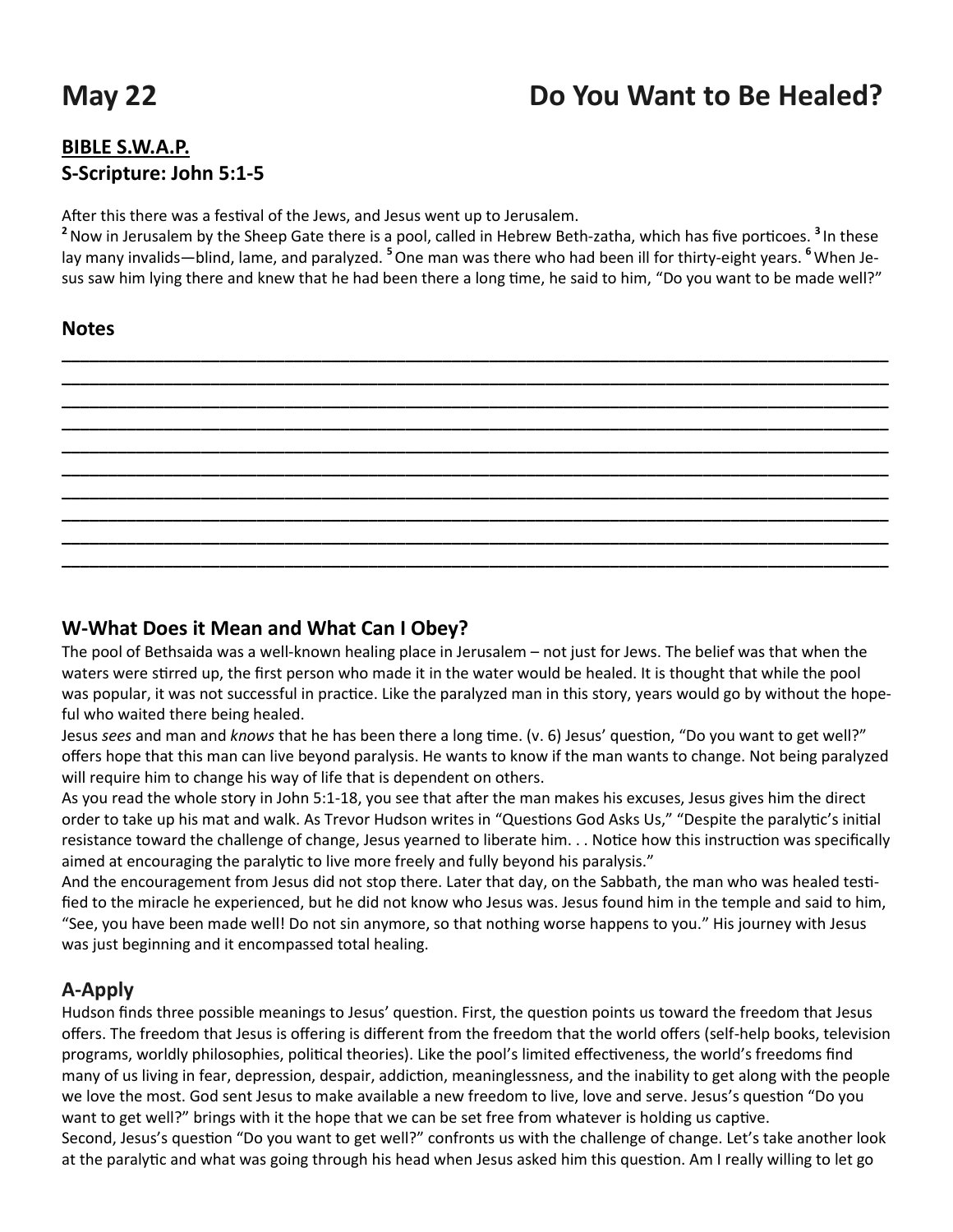of my current way of life? After all, he had people who fetched and carried for him, who fed him and took care of him. He didn't have to take responsibility for his life. So, Jesus wanted to know if he wanted to get well or if he wanted to remain sick.

Third, Jesus's question "Do you want to get well?" points us to the risk of obedience. When the paralytic immediately obeyed Jesus's command, he was taking a great risk. Imagine what was going through his head at that moment (What happens if I fall? How will I cope with not begging for a living? Can I trust this man's word?) And yet, he did what we encourage on the faith journey: take your next step. Like other miracles recorded in Scripture, the combination of God's power and the willingness of the recipient to demonstrate faith results in healing.

#### **P-Pray**

God, I give you permission to ask me if I want to get well. Speak to my heart, and hear my fears around change. Help me take my next step of obedience that leads to freedom. In Jesus' name I pray. Amen.

#### **Spiritual Practice**

Will you sit with Jesus' question, "Do you want to get well?"

Start by asking yourself where you feel paralyzed in life. It will help to find someone that you can honestly share the struggle that you are currently experiencing. Ask someone to pray for you as you identify what needs healing in your life.

Are you willing to confront the challenge of change? Are you willing to stop blaming others, circumstances, the world and take responsibility for the person that God wants you to become?

Does change for you mean letting go of bitterness you are carrying, saying you are sorry, reaching out to someone that you have shut out, walking away from an abusive situation, breaking the silence of a secret, or some other paralyzing situation?

What risk of obedience does God want you to take? As you sit with this story, ask God to give you a thought that suggests a creative and life-giving way of moving forward. God will always point you toward the possibilities of new freedom. Write down what you think God may be saying to you and speak to God about it. Are you willing to get up and begin to walk again?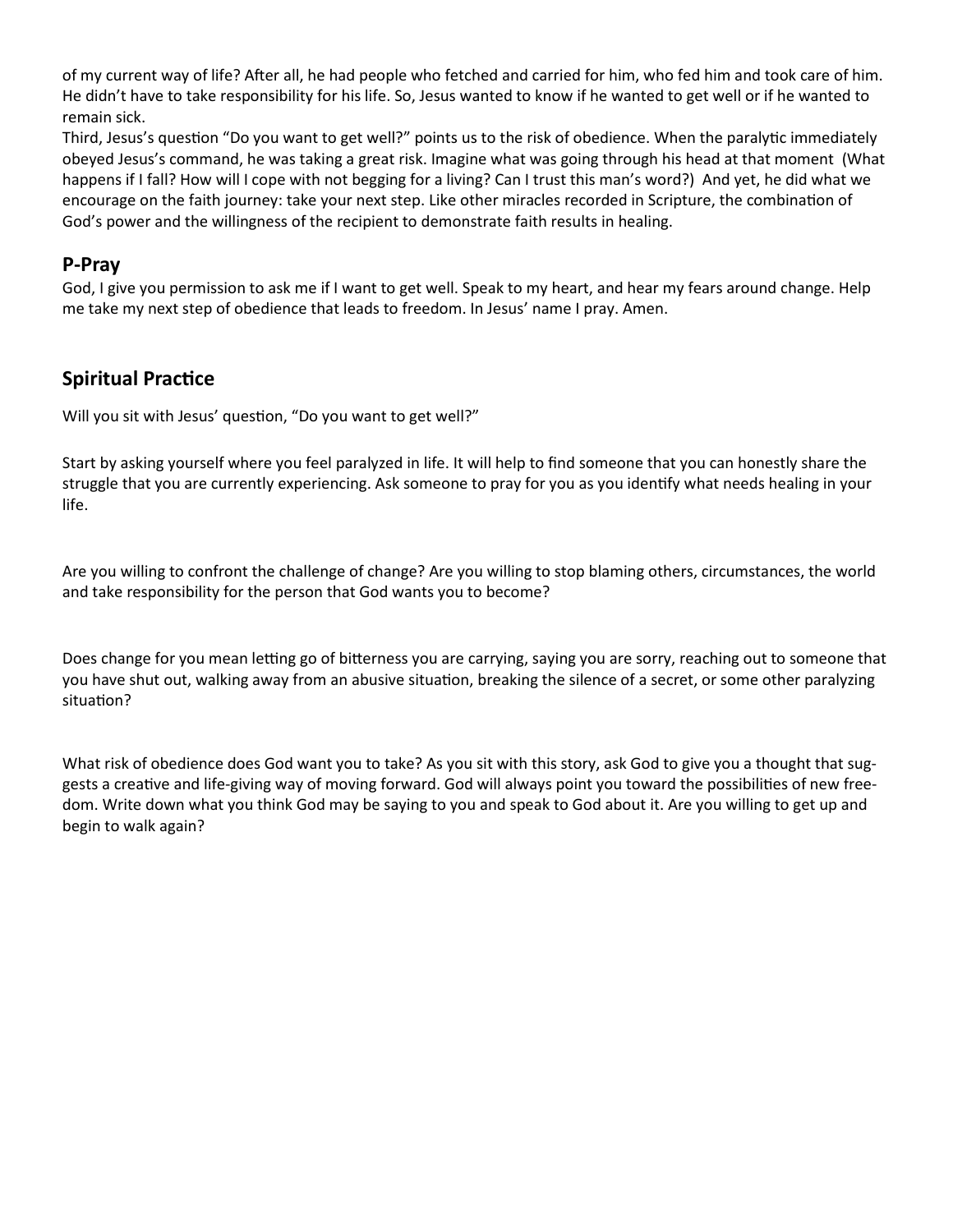## **May 29 What Are You Looking For?**

#### **S-Scripture: John 1:35-49 (NIRV)**

The next day John was there again with two of his disciples. He saw Jesus walking by. John said, "Look! The Lamb of God!" The two disciples heard him say this. So they followed Jesus.

Then Jesus turned around and saw them following. He asked, "What do you want?"

They said, "Rabbi, where are you staying?" Rabbi means Teacher.

"Come," he replied. "You will see." So they went and saw where he was staying. They spent the rest of the day with him. It was about four o'clock in the afternoon.

Andrew was Simon Peter's brother. Andrew was one of the two disciples who heard what John had said. He had also followed Jesus. The first thing Andrew did was to find his brother Simon. He told him, "We have found the Messiah." Messiah means Christ.And he brought Simon to Jesus.

Jesus looked at him and said, "You are Simon, son of John. You will be called Cephas." Cephas means Peter, or Rock.

The next day Jesus decided to leave for Galilee. He found Philip and said to him, "Follow me."

Philip was from the town of Bethsaida. So were Andrew and Peter. Philip found Nathanael and told him, "We have found the one whom Moses wrote about in the Law. The prophets also wrote about him. He is Jesus of Nazareth, the son of Joseph."

"Nazareth! Can anything good come from there?" Nathanael asked.

"Come and see," said Philip.

Jesus saw Nathanael approaching. Here is what Jesus said about him. "He is a true Israelite. Nothing about him is false."

**\_\_\_\_\_\_\_\_\_\_\_\_\_\_\_\_\_\_\_\_\_\_\_\_\_\_\_\_\_\_\_\_\_\_\_\_\_\_\_\_\_\_\_\_\_\_\_\_\_\_\_\_\_\_\_\_\_\_\_\_\_\_\_\_\_\_ \_\_\_\_\_\_\_\_\_\_\_\_\_\_\_\_\_\_\_\_\_\_\_\_\_\_\_\_\_\_\_\_\_\_\_\_\_\_\_\_\_\_\_\_\_\_\_\_\_\_\_\_\_\_\_\_\_\_\_\_\_\_\_\_\_\_ \_\_\_\_\_\_\_\_\_\_\_\_\_\_\_\_\_\_\_\_\_\_\_\_\_\_\_\_\_\_\_\_\_\_\_\_\_\_\_\_\_\_\_\_\_\_\_\_\_\_\_\_\_\_\_\_\_\_\_\_\_\_\_\_\_\_ \_\_\_\_\_\_\_\_\_\_\_\_\_\_\_\_\_\_\_\_\_\_\_\_\_\_\_\_\_\_\_\_\_\_\_\_\_\_\_\_\_\_\_\_\_\_\_\_\_\_\_\_\_\_\_\_\_\_\_\_\_\_\_\_\_\_ \_\_\_\_\_\_\_\_\_\_\_\_\_\_\_\_\_\_\_\_\_\_\_\_\_\_\_\_\_\_\_\_\_\_\_\_\_\_\_\_\_\_\_\_\_\_\_\_\_\_\_\_\_\_\_\_\_\_\_\_\_\_\_\_\_\_ \_\_\_\_\_\_\_\_\_\_\_\_\_\_\_\_\_\_\_\_\_\_\_\_\_\_\_\_\_\_\_\_\_\_\_\_\_\_\_\_\_\_\_\_\_\_\_\_\_\_\_\_\_\_\_\_\_\_\_\_\_\_\_\_\_\_ \_\_\_\_\_\_\_\_\_\_\_\_\_\_\_\_\_\_\_\_\_\_\_\_\_\_\_\_\_\_\_\_\_\_\_\_\_\_\_\_\_\_\_\_\_\_\_\_\_\_\_\_\_\_\_\_\_\_\_\_\_\_\_\_\_\_ \_\_\_\_\_\_\_\_\_\_\_\_\_\_\_\_\_\_\_\_\_\_\_\_\_\_\_\_\_\_\_\_\_\_\_\_\_\_\_\_\_\_\_\_\_\_\_\_\_\_\_\_\_\_\_\_\_\_\_\_\_\_\_\_\_\_**

"How do you know me?" Nathanael asked.

Jesus answered, "I saw you while you were still under the fig tree. I saw you there before Philip called you."

Nathanael replied, "Rabbi, you are the Son of God. You are the king of Israel."

#### **Notes**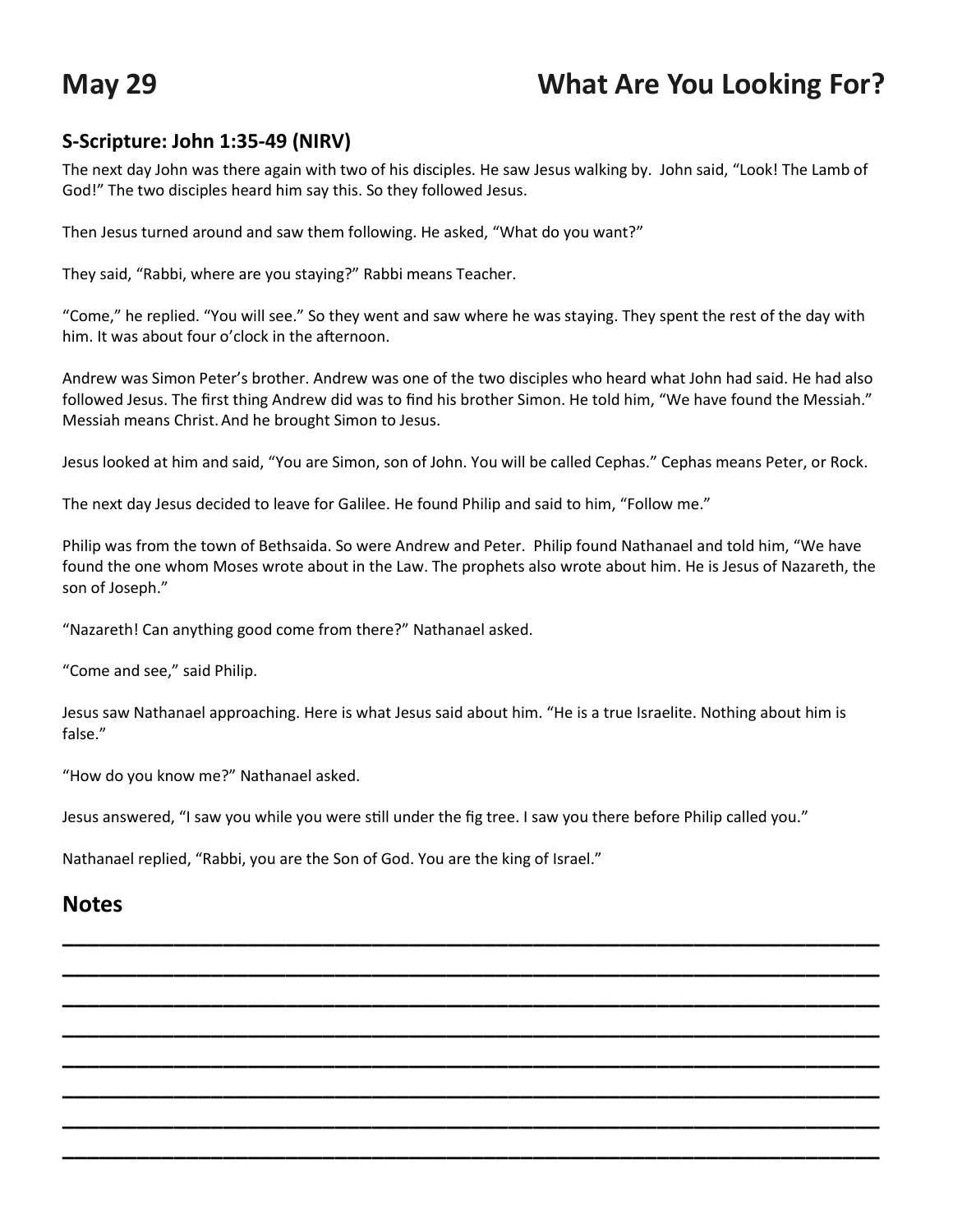#### **W-What Does it Say and What Can I Obey?**

"What are you looking for?" is Jesus's first question in the Gospels. Other translations read, "What do you want?" or "What do you seek?"

Reading this passage in dialogue form helps us see the layers, depth, and movement Jesus suggests to those who would follow him. In both conversations in this passage, the disciples answer Jesus' questions from their intellect first. In other words, they start with the head, rather than the heart. This is a good place to start with Jesus – he is the Messiah; he is the one predicted by the law and prophets; he is the one to which the genealogies point. He is the King of Israel. Notice, however, that Jesus doesn't intend to leave his followers (then or now) with just the facts about who he is. He is interested in inviting them and us on a heart journey. He does this by seeing the disciples, calling them to follow him, giving them new, expansive, meaningful names, and promising to open heaven to them. To follow Jesus, their hearts must be open.

#### **A-Apply**

Jesus ' invitation to the two disciples urged them to listen to their hearts, discover what they desired most and to ask for what they wanted.

We are often more comfortable staying in our heads, thinking our thoughts, gathering more information about ourselves, our circumstances, our knowledge about God. Many of us have not allowed the time that it takes to listen to our heart's desires, or we don't trust what we might find. Hudson describes this lack of connection to the heart: "We cheat ourselves out of living a life marked by depth, wonder and passion. We miss out on intimate relationships with God and other people. Even in the midst of our outwardly successful and affluent lives, we have still not found what we are looking for. (P. 76)

To connect with our desires, we must ask: What do I desire most? This is hard to do because we have so many desires. Some are superficial and some are so deep that they feel too precious to name. As you begin to get in touch with your deepest desires, you will begin to move from the intellectual approach to yourself and God to the heartfelt stance or way of being with God and yourself.

The third challenge posed by this question is to ask for what you want. This is hard for some of us who express our faith mostly through service to others or cling to the belief that human desires are mostly in conflict with God's will. This is deserving of careful thought. Jesus's question shows us clearly that God *is* concerned about our desires. "God wants us to listen to the desires of our hearts, to befriend them, to understand them, and then to ask for what we want. Whatever our longings may be, God really is interested," writes Hudson (p. 80) If this is hard for you, will you trust God with this change of belief and practice?

#### **P-Prayer\***

Lord, here are my real longings. Please show me those that reflect your heart and those that don't. Help me to turn from destructive desires, and give me the courage to follow those that will genuinely bring me alive. In Jesus' Name I pray. Amen.

#### **Spiritual Practice**

One way to get in touch with your deepest desires is to write your own eulogy. Imagine that you have died, and someone writes your eulogy for the memorial service. What would you really like people to say about you? As you are writing your eulogy, be sure that it fulfills your deepest desires. Also think about the way that you are living your life now and what you are currently pursuing that you would not want included in your eulogy. You do not need to share this with anyone. Where you see dissonance between your current life and the life you want to live, will you offer this to God and ask God to help you sift through the places of discontent or disconnection?

\*Prayer by Trevor Hudson in "Questions God Asks Us," p. 82.